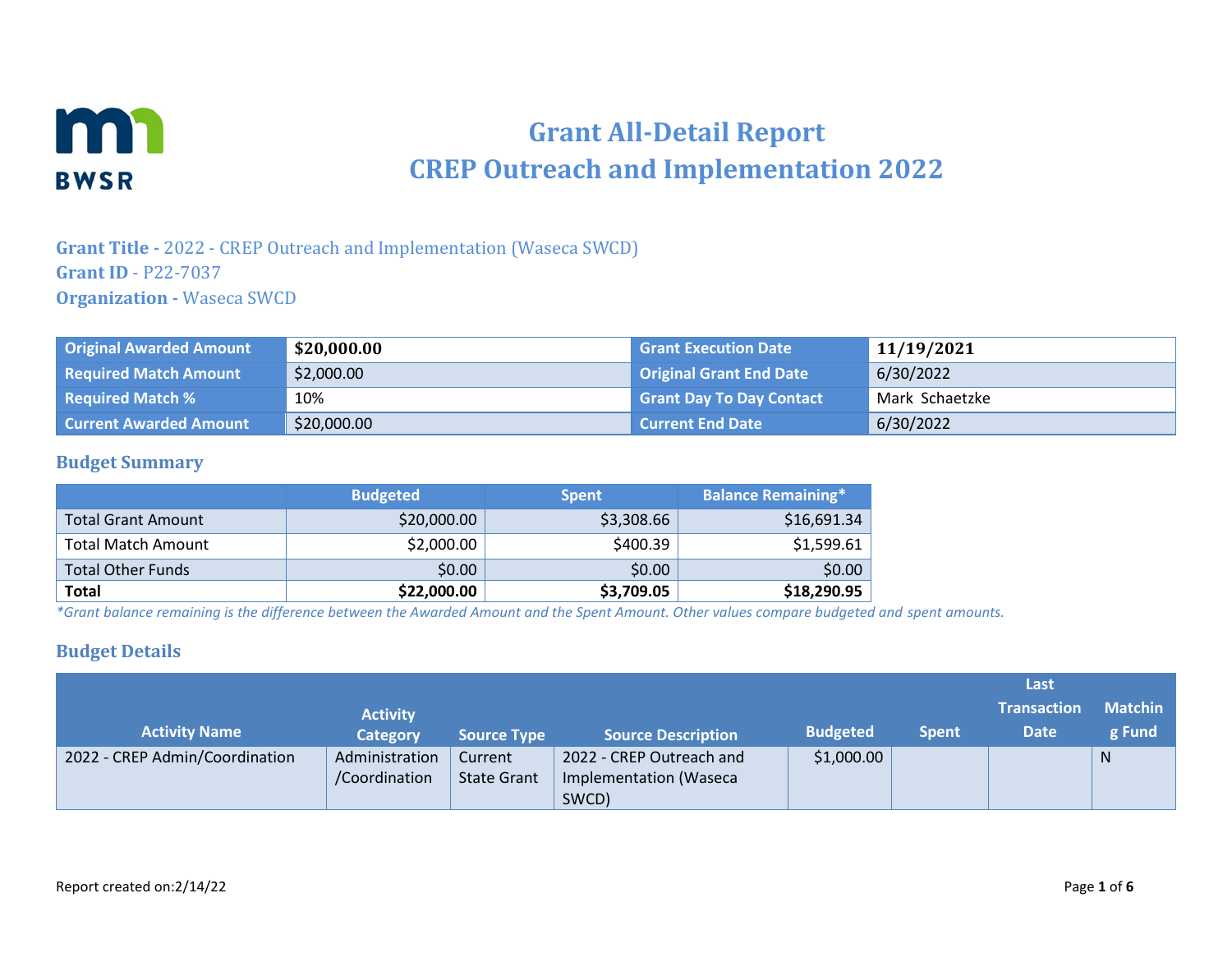|                                                 |                                         |                               |                                                                                                                                                |                 |              | Last               |                |
|-------------------------------------------------|-----------------------------------------|-------------------------------|------------------------------------------------------------------------------------------------------------------------------------------------|-----------------|--------------|--------------------|----------------|
|                                                 | <b>Activity</b>                         |                               |                                                                                                                                                |                 |              | <b>Transaction</b> | <b>Matchin</b> |
| <b>Activity Name</b>                            | <b>Category</b>                         | <b>Source Type</b>            | <b>Source Description</b>                                                                                                                      | <b>Budgeted</b> | <b>Spent</b> | <b>Date</b>        | g Fund         |
| 2022 - CREP Admin/coordination<br>local funds   | Administration<br>/Coordination         | Local Fund                    | County appropriation -<br>facilities and administration<br>costs such as space, vehicle,<br>computers, and other<br>associated overhead costs. | \$100.00        |              |                    | Υ              |
| 2022 - CREP Technical Assistance                | Technical/Engi<br>neering<br>Assistance | Current<br><b>State Grant</b> | 2022 - CREP Outreach and<br>Implementation (Waseca<br>SWCD)                                                                                    | \$19,000.00     | \$3,308.66   | 1/3/2022           | N              |
| 2022 - CREP Technical Assistance<br>local funds | Technical/Engi<br>neering<br>Assistance | Local Fund                    | County appropriation -<br>facilities and administration<br>costs such as space, vehicle,<br>computers, and other<br>associated overhead costs. | \$1,900.00      | \$400.39     | 1/3/2022           | Υ              |

# **Activity Details Summary**

| <b>Activity Details</b> | Total Action Count Total Activity Mapped | <b>Proposed Size / Unit</b> | <b>Actual Size / Unit</b> |
|-------------------------|------------------------------------------|-----------------------------|---------------------------|
|-------------------------|------------------------------------------|-----------------------------|---------------------------|

# **Proposed Activity Indicators**

| <b>Activity Name</b> | Indicator Name | <b>Value &amp; Units</b> | <b>Waterbody Calculation Tool</b> | Comments. |
|----------------------|----------------|--------------------------|-----------------------------------|-----------|
|                      |                |                          |                                   |           |

# **Final Indicators Summary**

| <b>Indicator Name</b> | Total Value | <b>Unit</b> |
|-----------------------|-------------|-------------|
|                       |             |             |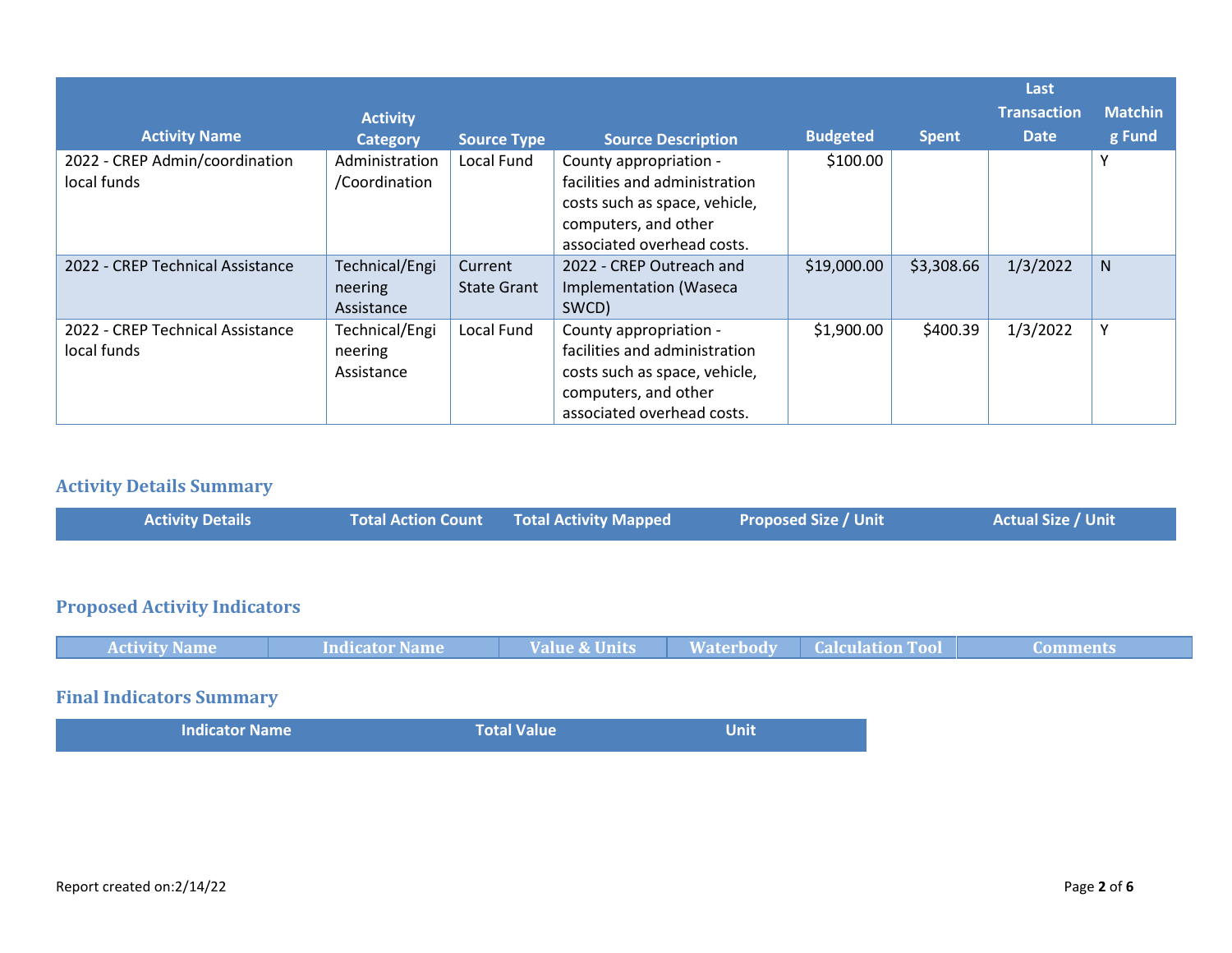# **Grant Activity**

| <b>Grant Activity - 2022 - CREP Admin/Coordination</b> |                                                                                                               |                 |  |  |  |
|--------------------------------------------------------|---------------------------------------------------------------------------------------------------------------|-----------------|--|--|--|
| <b>Description</b>                                     | Local grant management and reporting that are directly related to and necessary for implementing the program. |                 |  |  |  |
| <b>Category</b>                                        | ADMINISTRATION/COORDINATION                                                                                   |                 |  |  |  |
| Start Date                                             | $1$ -Jul-21                                                                                                   | <b>End Date</b> |  |  |  |
| <b>Has Rates and Hours?</b>                            | Yes                                                                                                           |                 |  |  |  |
| <b>Actual Results</b>                                  |                                                                                                               |                 |  |  |  |

| <b>Grant Activity - 2022 - CREP Admin/coordination local funds</b> |                                                                                                                                                                                                                                                        |                 |  |  |  |
|--------------------------------------------------------------------|--------------------------------------------------------------------------------------------------------------------------------------------------------------------------------------------------------------------------------------------------------|-----------------|--|--|--|
| <b>Description</b>                                                 | Local grant management and reporting that are directly related to and necessary for implementing the program.<br>County appropriation - facilities and administration costs such as space, vehicle, computers, and other associated overhead<br>costs. |                 |  |  |  |
| <b>Category</b>                                                    | ADMINISTRATION/COORDINATION                                                                                                                                                                                                                            |                 |  |  |  |
| Start Date                                                         | $1$ -Jul-21                                                                                                                                                                                                                                            | <b>End Date</b> |  |  |  |
| <b>Has Rates and Hours?</b>                                        | <b>Yes</b>                                                                                                                                                                                                                                             |                 |  |  |  |
| <b>Actual Results</b>                                              |                                                                                                                                                                                                                                                        |                 |  |  |  |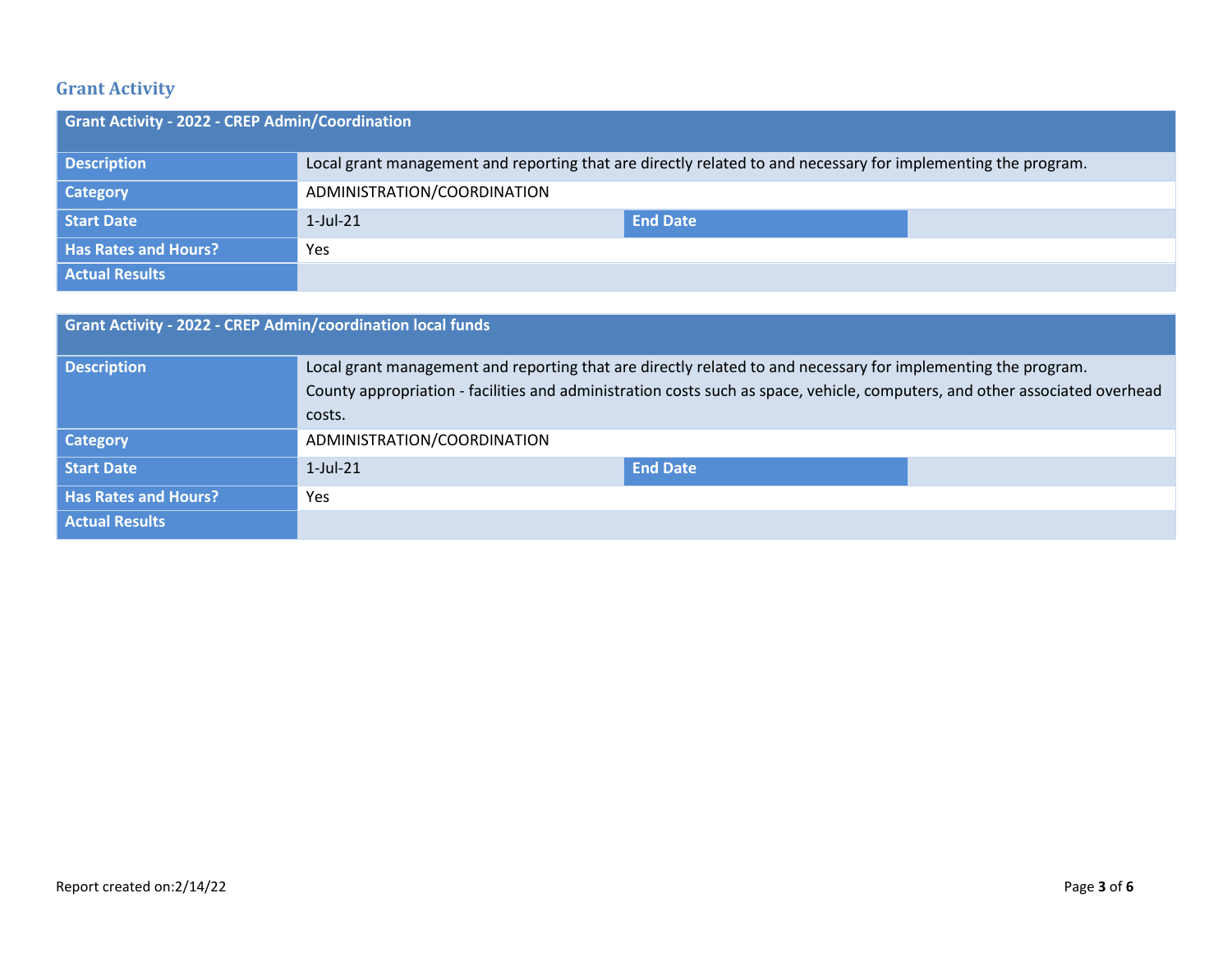| <b>Grant Activity - 2022 - CREP Technical Assistance</b> |                                                                                                                                                                                                                                                                                                                                                                                                                                 |                                                                                                                        |  |  |  |  |
|----------------------------------------------------------|---------------------------------------------------------------------------------------------------------------------------------------------------------------------------------------------------------------------------------------------------------------------------------------------------------------------------------------------------------------------------------------------------------------------------------|------------------------------------------------------------------------------------------------------------------------|--|--|--|--|
| <b>Description</b>                                       | Staff effort to support outreach and implementation of the CREP program. Efforts include marketing, promotion,<br>coordinating with partner agencies such as FSA and NRCS, staff training, and assisting customers in all stages of the<br>application, title insurance, easement, and restoration. Billable rates in "activity rates and hours" section based on prior<br>billable rates specific to the prior CREP agreement. |                                                                                                                        |  |  |  |  |
| <b>Category</b>                                          | TECHNICAL/ENGINEERING ASSISTANCE                                                                                                                                                                                                                                                                                                                                                                                                |                                                                                                                        |  |  |  |  |
| <b>Start Date</b>                                        | $1$ -Jul-21                                                                                                                                                                                                                                                                                                                                                                                                                     | <b>End Date</b>                                                                                                        |  |  |  |  |
| <b>Has Rates and Hours?</b>                              | Yes.                                                                                                                                                                                                                                                                                                                                                                                                                            |                                                                                                                        |  |  |  |  |
| <b>Actual Results</b>                                    | October - December 2021                                                                                                                                                                                                                                                                                                                                                                                                         |                                                                                                                        |  |  |  |  |
|                                                          | Mark S 23 hrs @ \$60.25 = \$1385.75 Spent on visit with Landowner, Construction Coordination<br>Tyler P 20.5 hrs @ $$36.68 = $751.94$ spent on construction time with landowner.                                                                                                                                                                                                                                                |                                                                                                                        |  |  |  |  |
|                                                          | July - September 2021                                                                                                                                                                                                                                                                                                                                                                                                           |                                                                                                                        |  |  |  |  |
|                                                          |                                                                                                                                                                                                                                                                                                                                                                                                                                 | Mark S 17 hours @ \$60.25 = \$1024.25 spent on visit with Landowner, Construction Coordination and title insurance and |  |  |  |  |
|                                                          | Easement Signing.                                                                                                                                                                                                                                                                                                                                                                                                               |                                                                                                                        |  |  |  |  |
|                                                          | Tyler P 4 hours $\omega$ \$36.68 = \$146.72 spent on new construction plans for a CREP Easement with Landowner.                                                                                                                                                                                                                                                                                                                 |                                                                                                                        |  |  |  |  |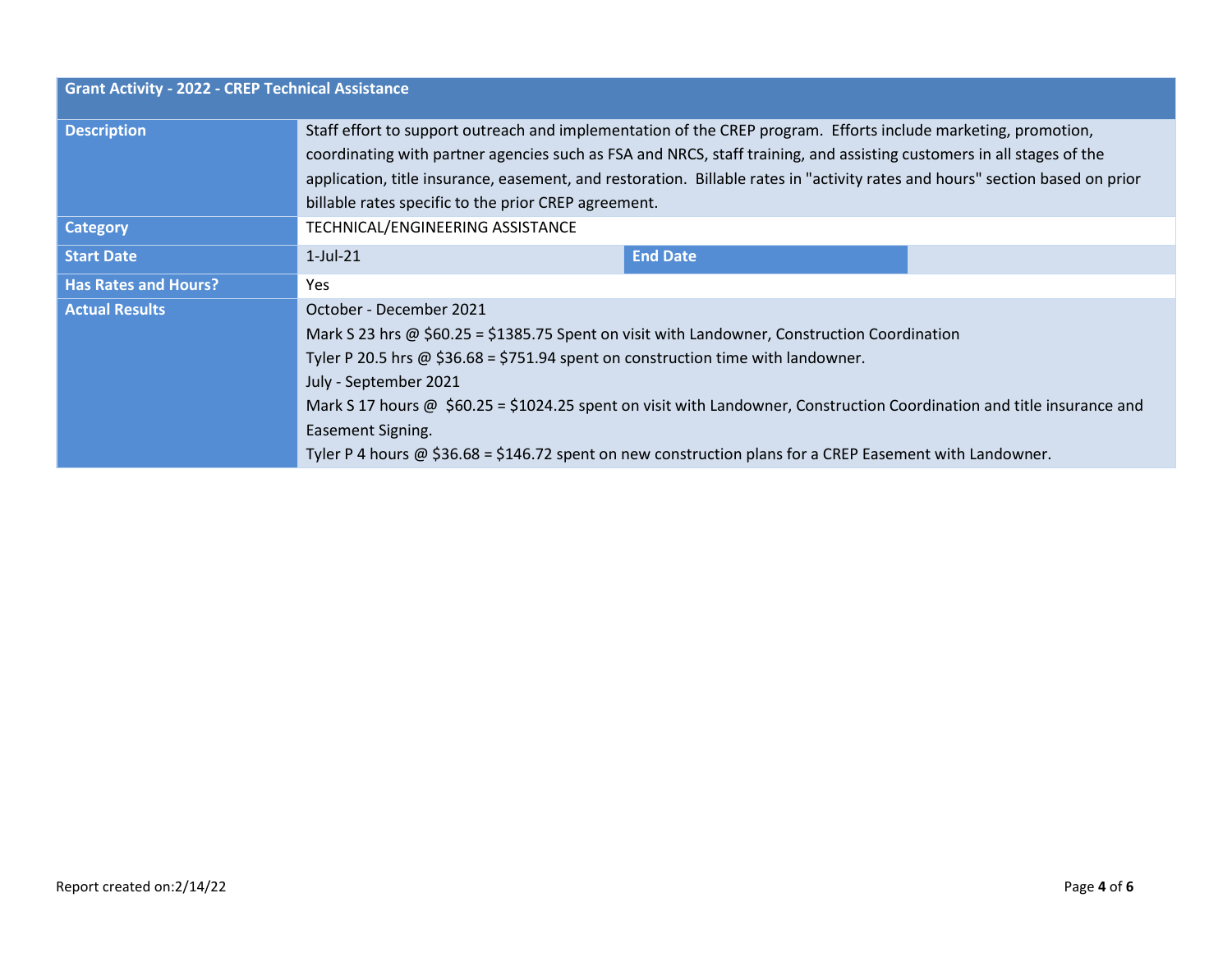| <b>Grant Activity - 2022 - CREP Technical Assistance local funds</b> |                                                                                                                                                                                                                                                                                                                                                                                                                                                                                                                                                                          |
|----------------------------------------------------------------------|--------------------------------------------------------------------------------------------------------------------------------------------------------------------------------------------------------------------------------------------------------------------------------------------------------------------------------------------------------------------------------------------------------------------------------------------------------------------------------------------------------------------------------------------------------------------------|
| <b>Description</b>                                                   | Staff effort to support outreach and implementation of the CREP program. Efforts include marketing, promotion,<br>coordinating with partner agencies such as FSA and NRCS, staff training, and assisting customers in all stages of the<br>application, title insurance, easement, and restoration. Billable rates in "activity rates and hours" section based on prior<br>billable rates specific to the prior CREP agreement.<br>County appropriation - facilities and administration costs such as space, vehicle, computers, and other associated overhead<br>costs. |
| <b>Category</b>                                                      | TECHNICAL/ENGINEERING ASSISTANCE                                                                                                                                                                                                                                                                                                                                                                                                                                                                                                                                         |
| <b>Start Date</b>                                                    | $1$ -Jul-21<br><b>End Date</b>                                                                                                                                                                                                                                                                                                                                                                                                                                                                                                                                           |
| <b>Has Rates and Hours?</b>                                          | Yes                                                                                                                                                                                                                                                                                                                                                                                                                                                                                                                                                                      |
| <b>Actual Results</b>                                                | October-December 2021                                                                                                                                                                                                                                                                                                                                                                                                                                                                                                                                                    |
|                                                                      | Mark S 23 hrs @ \$6.69 = \$153.87 Spent on visit with Landowner, Construction Coordination                                                                                                                                                                                                                                                                                                                                                                                                                                                                               |
|                                                                      | Tyler P 20.5 hrs $\omega$ \$5.42 = \$111.11 spent on construction time with landowner.                                                                                                                                                                                                                                                                                                                                                                                                                                                                                   |
|                                                                      | July - September 2021-F & A Match                                                                                                                                                                                                                                                                                                                                                                                                                                                                                                                                        |
|                                                                      | Mark S 17 hours @ \$6.69 = \$113.73 spent on visit with Landowner, Construction Coordination and title insurance and                                                                                                                                                                                                                                                                                                                                                                                                                                                     |
|                                                                      | Easement Signing.                                                                                                                                                                                                                                                                                                                                                                                                                                                                                                                                                        |
|                                                                      | Tyler P 4 hours $\omega$ \$5.42 = \$21.68 spent on new construction plans for a CREP Easement with Landowner.                                                                                                                                                                                                                                                                                                                                                                                                                                                            |

### **Grant Attachments**

| <b>Document Name</b>                           | <b>Document Type</b>      | <b>Description</b>                                    |
|------------------------------------------------|---------------------------|-------------------------------------------------------|
| <b>1st Qtr CREP Reimbursement</b>              | Grant                     | 2022 - CREP Outreach and Implementation (Waseca SWCD) |
| 2022 CREP Outreach and Implementation          | <b>Grant Agreement</b>    | 2022 CREP Outreach and Implementation - Waseca SWCD   |
| 2022 CREP Outreach and Implementation EXECUTED | <b>Grant Agreement</b>    | 2022 CREP Outreach and Implementation - Waseca SWCD   |
| 2022 CREP Outreach and Implementation Program  | Grant                     | 2022 - CREP Outreach and Implementation (Waseca SWCD) |
| <b>Agreement - Bd Signed</b>                   |                           |                                                       |
| <b>All Details Report</b>                      | <b>Workflow Generated</b> | Workflow Generated - All Details Report - 11/24/2021  |
| <b>All Details Report</b>                      | <b>Workflow Generated</b> | Workflow Generated - All Details Report - 01/06/2022  |
| <b>All Details Report</b>                      | <b>Workflow Generated</b> | Workflow Generated - All Details Report - 01/04/2022  |
| <b>All Details Report</b>                      | <b>Workflow Generated</b> | Workflow Generated - All Details Report - 11/24/2021  |
| <b>All Details Report</b>                      | <b>Workflow Generated</b> | Workflow Generated - All Details Report - 01/06/2022  |
| Report created on:2/14/22                      |                           | Page 5 of 6                                           |